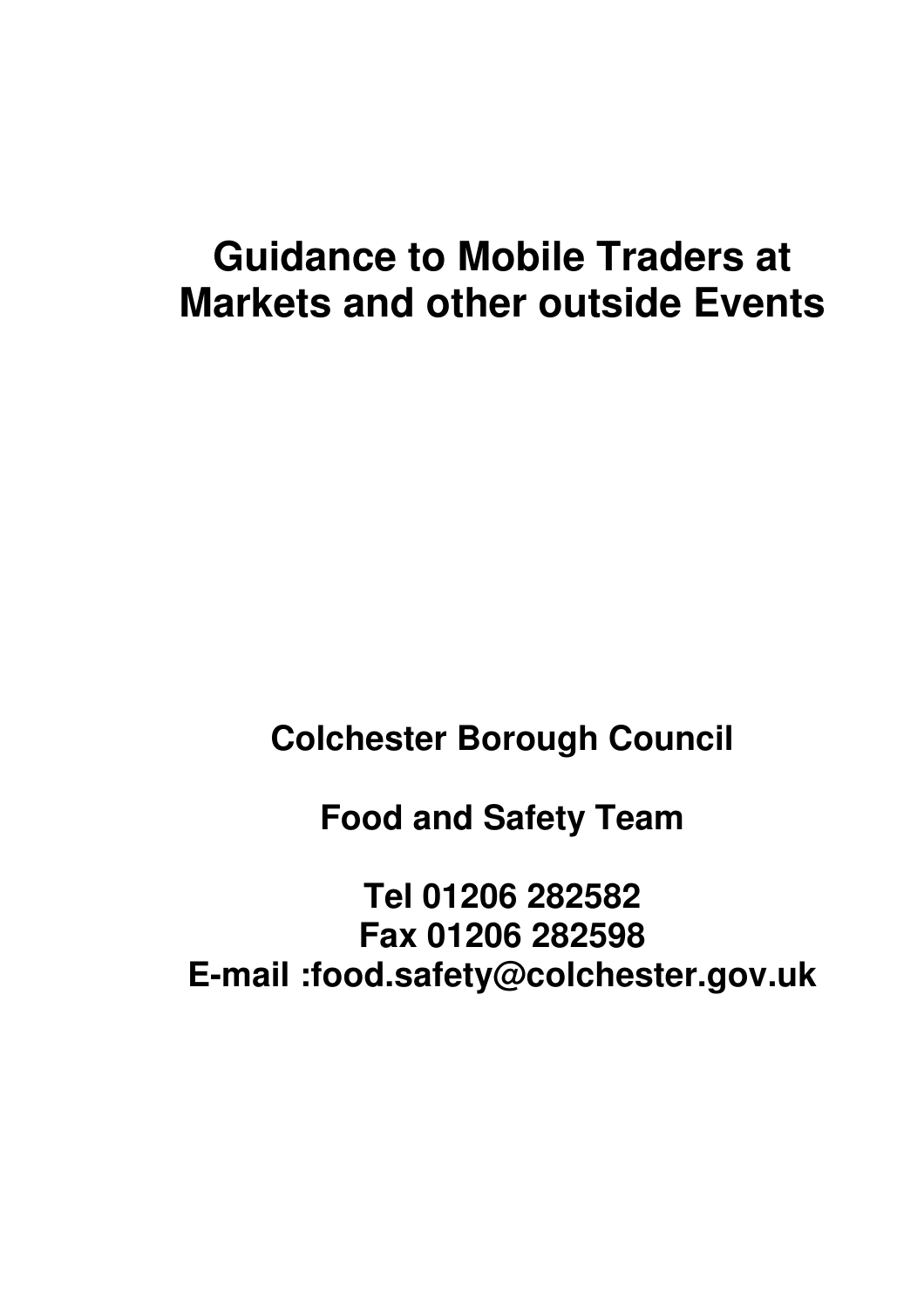# **Food Safety**

# **Prerequisites to trade at a Colchester Market**

1. If you sell food you need to have registered your business with the U.K. Local Authority where your stall is normally kept overnight. You are strongly advised to have at your stall a copy of the last inspection report from your registering Authority (or from another Authority if a more recent **full** inspection was made). If such a report is available, is less than 1 year old and confirms broad compliance, it is likely that any inspection made by a Colchester food officer will be brief.

2. You are required by law to properly implement a documented food safety management system (Regulation (EC) No. 852/2004, Article 5). In order to trade in Colchester you will need to produce adequate documents and records. An exception to this is where food safety risks are very small indeed, such as the sale of fruit or unfilled bread only. Your documents will either be

- Produced by you
- Produced on your behalf by a consultant
- Produced by you from a recognised model such as "Safer Food Better Business" (it is accepted that the SFBB pack for retailers isn't ideal for market traders but it can be a suitable basis for your own system if used thoughtfully).

3. The person operating the system to comply with Article 5 must be able to demonstrate they have adequate knowledge of how to do so. If you are in any doubt about your ability to operate a HACCP based system, "Level 3" food hygiene training is recommended.

4. It is useful for food handlers to have Level 2 certificates in food hygiene but legal compliance will be judged on the level of food hygiene ability demonstrated by the food handlers at the time of any inspection.

5. Gas or plug-in refrigerators are normally necessary to maintain cold temperatures in the summer. If insulated containers are relied upon they will need to be of high insulation efficiency (as defined by British Standard). All cold storage units **must** maintain foods below 8°C, and preferably below 5°C.

6. If your foods need refrigeration you **must** have at least one thermometer with which to monitor storage temperatures. If you thaw and/or cook foods the need for probe thermometers etc. will depend upon your own documented Article 5 procedures.

7. The law requires washing and drying facilities for hands. Alternative hand hygiene methods will not be accepted. Gloves may be suitable for some tasks but there is still a need to wash hands. Food handlers must regularly wash their hands thoroughly with hot soapy water. You will therefore need to plan how you will meet this requirement so that you do not run out of hot water etc.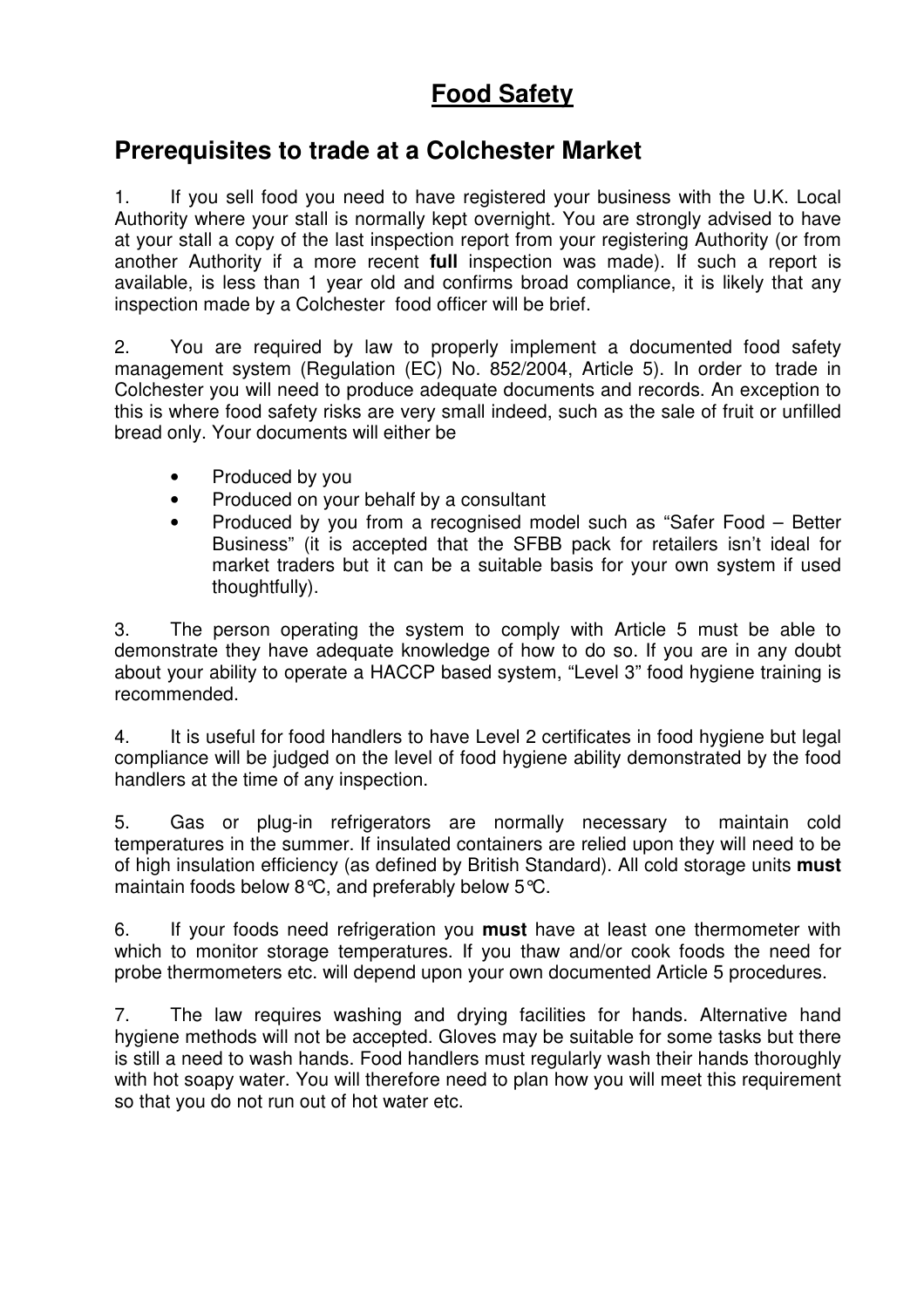8. Manufactured products containing food of animal origin will need to have a 'health mark'. Normally the health mark looks similar to this, but it may be a little different from approved premises outside the EC (third country approvals).



Products of animal origin that should have, but do not have, a genuine health mark will need to be seized for destruction if not voluntarily destroyed under supervision.

# **Further Advice**

# **Floors**

In all kitchen areas, food preparation areas, bars, food serveries, mobile vans and stalls, the floor must be level, clean and washable and, where possible, non-slip.

# **Structure**

The internal structure of the kitchens, food preparation rooms, food serveries, mobile vans and stalls must be washable. If food is to be prepared next to tent style walls, the walls must be capable of being cleaned easily.

# **Washing up Facilities**

Sinks are required for washing up equipment for food preparation. They should be supplied with controllable hot and cold water. These sinks must be large enough to wash up your large pieces of equipment. All exterior wash up sinks must be protected from the weather.

Separate food preparation sinks may be needed in addition to wash up sinks. If this is not practicable, large clean plastic bowls must be provided for washing food. Tea towels for drying items must be clean and changed regularly.

# **Hand Washing**

A separate basin must be conveniently accessible with a controllable supply of hot and cold water, soap, towels and nail brush. Disposal paper towels are recommended and a suitable lidded (pedal operated) refuse bin should be provided. In large operations a hand basin must be provided near to **all** food preparation areas. A purpose built unit [e.g. a 'Teal' unit] is expected. If such a unit cannot be provided then clean plastic bowls can be used, provided that hot and cold water is made available.

# **Water Supply**

In order to have available an adequate supply of potable water you must consider in advance what your arrangements will be. This will include how much wholesome water you will need, where you will get it, what containers you will use, how you will transport it to your unit, how you will safely pour quantities into basins etc and where relevant,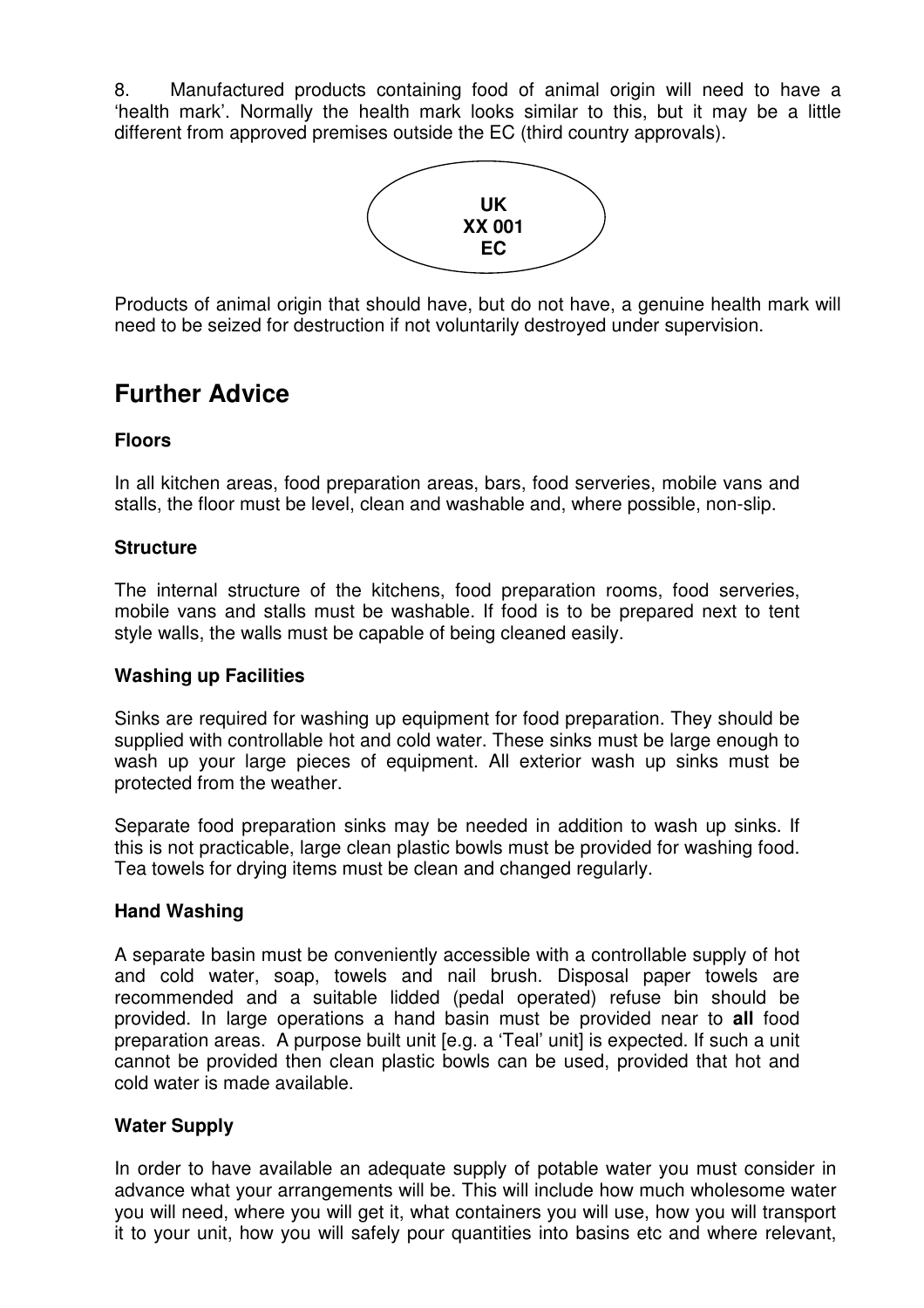how you will heat it. Calculate how much water you will need for regular hand washing and general cleaning etc. Please ensure that all water containers are cleaned inside and out. Chlorine tablets e.g. "Milton" should be regularly used for this purpose.

Where there is a suitable source of potable water at a site, the location will be made known to you. Otherwise you must ensure that your water source (and means of filling containers) is free from risk of contamination.

### **Waste Water Disposal**

You must have adequate arrangements and/or facilities for the hygienic storage and disposal of waste liquids. Foul water may not be disposed of in a rain water drainage system but must be transported to a suitable foul water drain. An on site foul water disposal location will be made available wherever possible. Otherwise you must ensure that your waste water is disposed of at another suitable foul water drain. Camping style 'walkable' foul water containers may be appropriate for your needs. Waste water containers should be clearly marked as waste.

#### **Refuse**

Bins with close fitting lids should be provided for the temporary storage of waste. Refuse must be regularly removed from the food stall in sealed bags and stored tidily to await collection or removal. Containers need to be sealed to minimise the presence of flies etc. Wash hands thoroughly after dealing with waste.

You will be informed of any local arrangements for refuse disposal. Otherwise you must make your own arrangements to ensure that all of your waste is properly disposed of.

# **Lighting and Power Supply**

Arrangements should be made for the provision of artificial lighting, together with sufficient electric power socket outlets for refrigerators, freezers etc. All electrical connections and adaptations should be made by a competent electrician, in accordance with the IEE Wiring Regulations (17th Edition).

#### **Temperature Control**

Under the provisions of the regulations you are required to keep perishable foods at a temperature of 8°C, and preferably below  $5^{\circ}$ C. Make sure that you have sufficient storage space for all the foods that need refrigeration. You must also keep records of your temperature control checks (if using SFBB, these are mainly covered in the opening & closing checks). Don't forget to take 'prove it' readings for any cooked foods (using a probe thermometer).

Examples of food to be kept refrigerated

- Salads
- Cream cakes
- Cooked meat, fish or vegetable pies, pasties and pates
- Sausage rolls, spring rolls
- Dairy desserts
- Soft cheeses
- Cooked products containing meat, fish, eggs and vegetarian substitutes,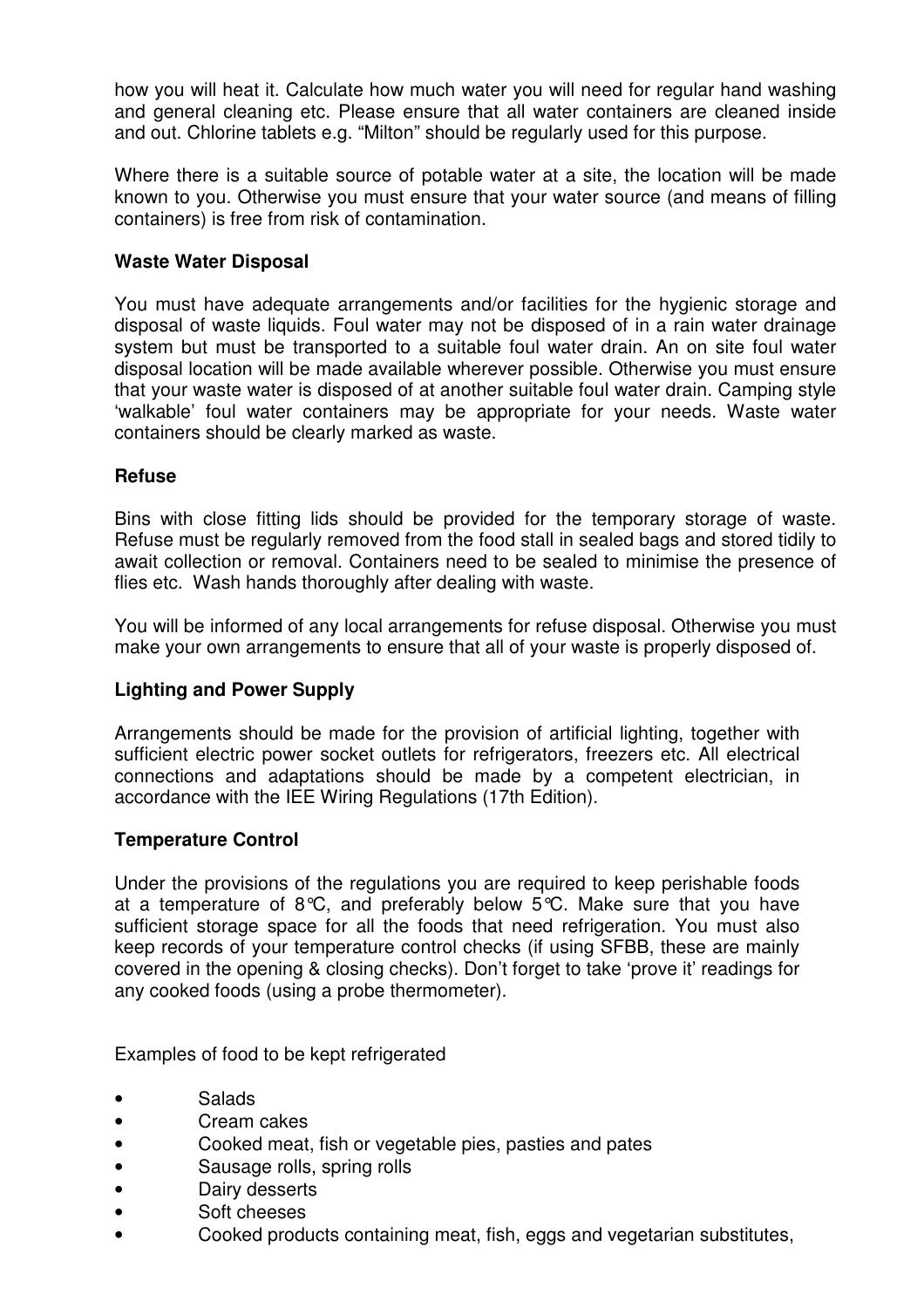- cheese, cereals, pulses or vegetables.
- Smoked or cured fish
- Cut or sliced smoked or cured meat
- Sandwiches or rolls containing meat, fish, egg, soft cheese, etc
- All other foodstuffs labelled "Keep Refrigerated"

On no account should these high risk foodstuffs be stored overnight at room temperature on food stalls, in pavilions, in kitchen areas or stored in the back of un-refrigerated vehicles. These requirements are intended to reduce to a minimum the growth of food poisoning organisms and hence to prevent a risk of food poisoning.

Ensure all relevant raw food is properly cooked before sale. Once frozen food has thawed it should be used, refrigerated or discarded but should not be refrozen. Once food is cooked it must be kept hot, above 63°C, or quickly cooled and refrigerated to below 8°C, and preferably below 5°C.

#### **Protection against Contamination**

All open food that you have on display must be adequately protected from risk of contamination. Normally food should be kept covered or protected by screens. You will need to make practical decisions dependant upon conditions. Foods awaiting cooking must also be kept covered wherever possible to discourage flies and wasps.

Raw and cooked food must be kept apart at all times. Surfaces and equipment should be regularly cleaned with an anti-bacterial food-safe cleaner to generally reduce bacteria and to reduce the risks of cross-contamination.

#### **Protective Clothing**

Persons engaged in the handling of open food must wear clean and washable protective over-clothing. These must be changed daily or more frequently if they become dirty.

Outdoor clothing and footwear should be stored away from food preparation areas. Long hair should be tied up or covered by a hairnet or hat.

#### **Storage**

Foodstuffs stored or displayed for sale should not normally be placed directly on the ground. To protect all foodstuffs from the risk of contamination they should be at least 18 inches (0.5 metres) from the ground.

Keep tinned and packet goods dry and tidily stacked. Ensure you have enough food storage containers in which to store put packet foods once opened. Don't store food outside, in direct sunlight or where it may get wet or damp.

#### **Equipment**

All equipment intended to be used in connection with food operations must be kept clean, safe and in good repair.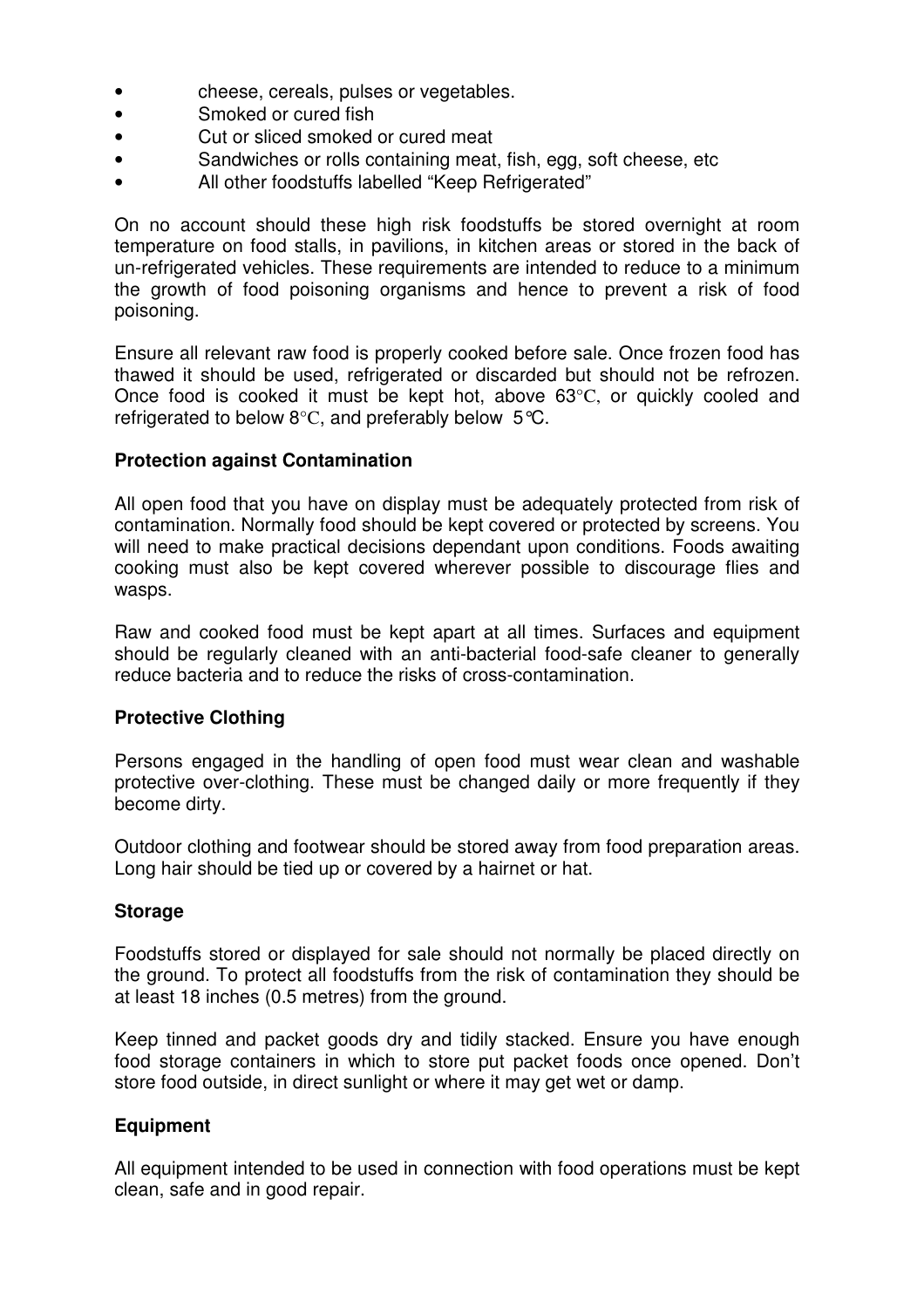# **Cleaning**

Equipment and work surfaces must be regularly disinfected or sanitised. It is recommended to draw up a cleaning schedule, itemising equipment and areas which require cleaning, frequency and who should do it. (Those using SFBB will have an example to follow.)

# **Delivery Vehicles**

Only vehicles which have been purpose designed or suitably adapted to comply with the regulations should be used for the transport, storage or delivery of food.

# **Health & Safety at Work**

# **Prerequisites to trade at a Colchester Market**

You must act to eliminate or minimise all workplace risks to the safety of your staff and others. This will include making assessments of the health & safety risks associated with your business and then doing what is necessary to remove or minimise those risks.

If your organisation employs more than 5 people, the important points from your own risk assessment must be available in writing for inspection. Particular care should be given to vehicle movement on and off site, safe stall construction and dismantling, safety of gas and electricity supply, safe control of hot equipment and trip/slip hazards, control of chemicals hazardous to health (COSHH), manual handling and young people at work.

Where necessary you must assess fire hazards. If you are in any doubt about controlling fire risks, further advice should be sought from your local fire prevention officer before you leave for the event. In Colchester, Environmental Health staff enforce health and safety laws at markets. Please note that in some circumstances, health and safety matters may fall for enforcement purposes to the Health & Safety Executive.

# **Further Advice**

The following work activities cause the most accidents at outdoor events and you must consider whether you can avoid the activity and if not whether you have appropriate equipment to do the job and that your employees are properly trained.

• Transport issues – How will deliveries be managed? Are vehicles suitable and drivers competent? Can reversing be avoided? Are there restrictions on times of deliveries to protect the public? Where the Local Authority operates a specific access and departure system, this will be made known and you must follow it.

• Manual handling – Can manual handling be avoided? Do you have handling aids available? Do staff know how to use them?

• Slips, trips and falls – Are floor coverings in good condition and kept clean? Are walkways kept clear? Is lighting adequate at night? Do you clean up spillages straightaway? What footwear do the staff have?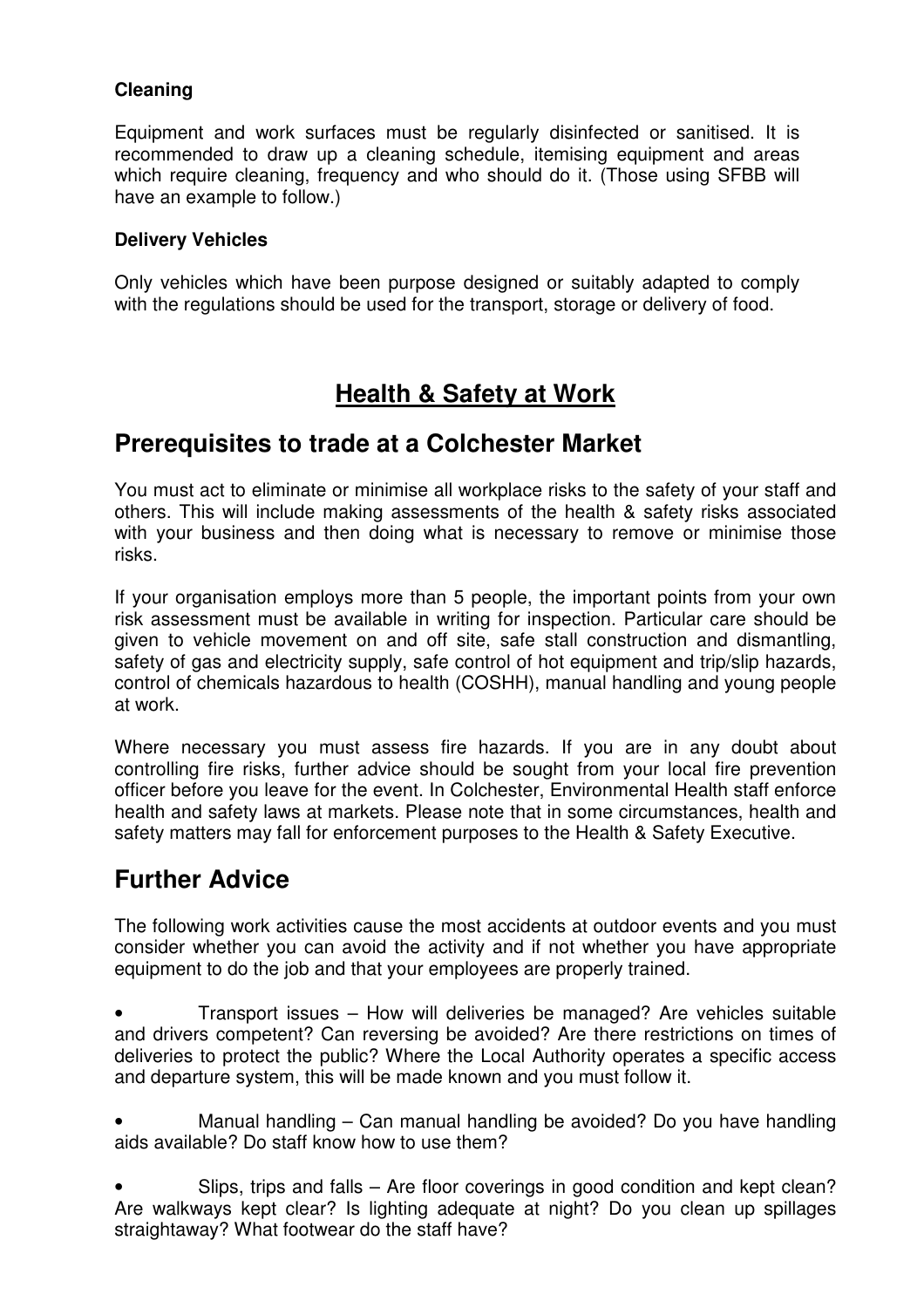In addition to these more general risks associated with work in the kitchen, you also need to consider the following:

# **First Aid Kit**

Each stall, stand or catering unit should be provided with a fully stocked first aid kit including bandages and waterproof dressings. Someone needs to take responsibility for taking charge of arrangements for example in the event of an accident.

# **Guarding of Machinery**

• Operators shall ensure that all machinery used for cutting, slicing, mincing etc is properly guarded to prevent injury to personnel.

All persons operating such machinery shall be trained and instructed in its proper use.

• No person under the age of 18 years shall be allowed to clean such a machine.

• Suitable clear and precise notices should be displayed in the vicinity of the machine working area with a statement to the effect:

"Guards to be fixed in position before operation of the machine"

"No person under the age of 18 years is allowed to clean this machine"

# **Carbon dioxide cylinders**

Carbon dioxide (CO2) cylinders should be securely restrained in the vertical position when connected up to e.g. beer dispensing equipment.

Restraint may be in the form of straps, chains or by mobile cylinder support.

Full cylinders not in use and empty cylinders, should be either securely restrained in the vertical position or alternatively if laid on the floor, they should be securely wedged to prevent rolling.

# **Safe use of LPG**

The storage and use of Liquid Petroleum Gas (LPG), i.e. Propane or Butane, may lead to hazardous situations and is therefore potentially dangerous.

When using LPG in cylinders you should ensure that:

• LPG cylinders must be stored and connected outside of tents and marquees (for mobile vans see  $8<sup>th</sup>$  point below).

• Cylinders stand with the valve at its highest point (unless specifically designed to be stored otherwise).

• The maximum quantity of LPG in cylinders on any stand, including LPG connected to appliances or equipment should not exceed a day's supply. If it is proposed to use or store greater quantities then prior discussion and agreement with the event organisers should take place.

The change over procedure when coupling to appliances should be properly understood and staff properly instructed and supervised.

• So called "empty" cylinders still contain gas and therefore should be carefully handled. The "empty" cylinders should be stored in the open air with the shut off valve in the closed position.